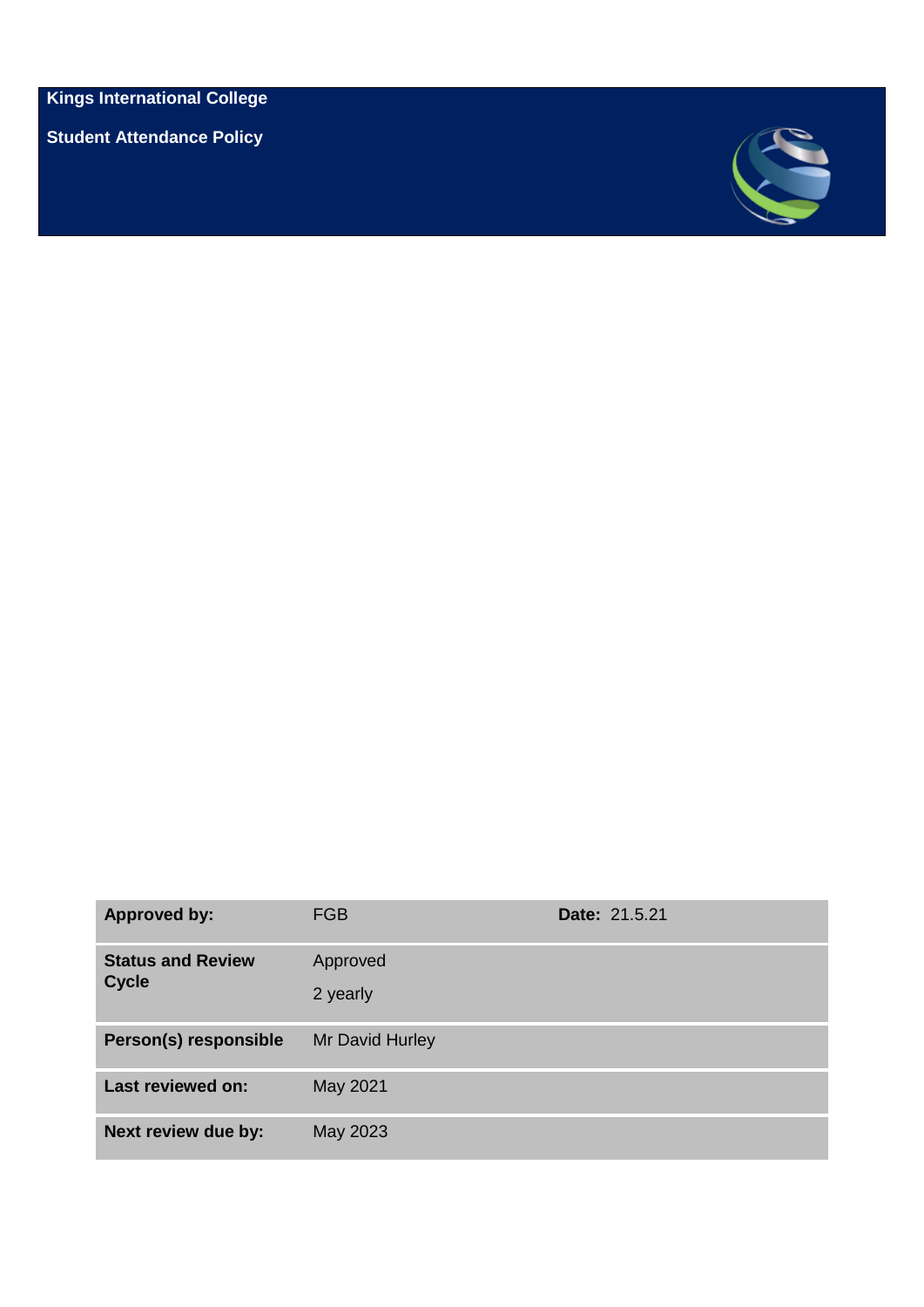## **Introduction**

The staff of Kings International College are committed, in partnership with parents, carers, students, governors and the Local Authority (LA) to building a school which serves the community and of which the community is proud. For our students to gain the greatest benefit from their education it is vital that students attend school regularly and all students should be at school, on time, during term time unless the reason for the absence is unavoidable. It is very important therefore that you make sure that your child attends regularly, this Policy sets out how, together, we can achieve this.

## **Why regular attendance is so important**

Any absence affects the pattern of a child's schooling and regular absence will seriously affect their learning. Any student's absence can disrupt teaching routines so may affect the learning of others in the same class. Ensuring a child's regular attendance at school is your legal responsibility and permitting absence from school without a good reason creates an offence in law and may result in prosecution.

## **Promoting regular attendance**

Helping to create a pattern of regular attendance is a joint responsibility between parents/guardians/carers, students, staff and the Local Education Authority.

- To help us all to focus on this we will endeavour to:
	- Provide a caring and welcoming environment
	- Responding promptly to a child's or parent's concerns
	- Keep regular and accurate records of attendance for all students, a minimum of twice daily.
	- Monitor every student's attendance.
	- Contact parents/guardians/carers as soon as possible when a student fails to attend, where no message has been received to explain the absence. (The system will automatically contact the parents/guardians/carers of students who are not present for registration and are absent without permission)
	- Follow up all unexplained absences to obtain notes of authorising the absence; Report to you half termly on what their percentage attendance and punctuality rates are
	- Celebrate good attendance/punctuality in assemblies;
	- Reward good or improving attendance, with certificates, rewards etc.
	- Where appropriate initiate the Attendance Panel's procedures for students whose attendance falls below 90%
	- Invite you to discuss persistent absence with the appropriate person Attendance Officer (AO)/Head of Year (HOY) /Senior member of staff and/or the local Inclusion Officer (IO).

### **Understanding types of absence**

Each day is marked as two sessions, am and pm. Each session of absence from school has to be classified by the school (not by the parents/guardians/carers), as either AUTHORISED or UNAUTHORISED. This is why information about the reason for any absence is always required, preferably in writing. Authorised absences are mornings or afternoons away from school for a good reason like illness, medical/dental appointments which unavoidably fall in school time, emergencies or other unavoidable cause.

Unauthorised absences are those which the school does not consider reasonable and for which no "leave" has been given. This type of absence can lead to the Authority using sanctions and/or legal proceedings. This includes:

- Parents/guardians/carers keeping children off school unnecessarily
- Truancy during the school day
- Absences which have never been properly explained
- Children who arrive at school after close of registration 09:10am -"U" code.
- Shopping, looking after other children or birthdays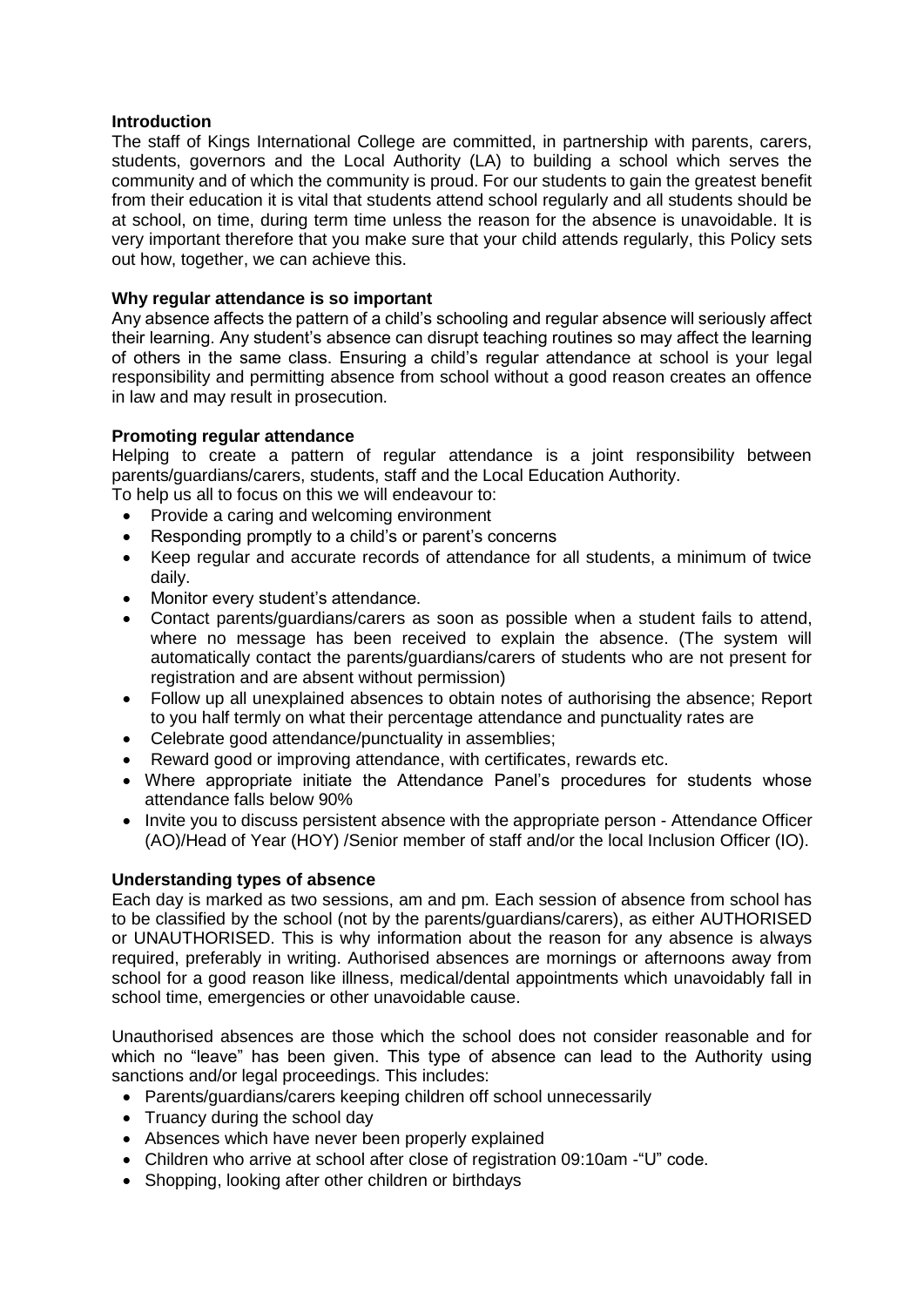- Day trips and holidays in term time which have not been agreed.
- Absences without medical evidence if parents have been asked to provide this.

Whilst any child may be off school because they are ill, sometimes they can be reluctant to attend school. Any problems with regular attendance are best resolved between the school, the parents/guardians/carers and the child. If your child is reluctant to attend, it is never better to cover up their absence or to give in to pressure to excuse them from attending. This gives the impression that attendance does not matter and usually makes things worse.

### **Persistent Absenteeism (PA)**

A student becomes a 'persistent absentee' when they miss 10% or more schooling across the school year for whatever reason. Absence at this level may cause considerable damage to any child's educational prospects and we need parents/guardians/carers' fullest support and co-operation to tackle this. 10% absenteeism in the five years of secondary education is the equivalent of missing over half of one whole year of schooling.

### **Absence Procedures**

If your child is absent you must:

- Contact the school before 9.00am to report a student's absence and phone each day the child is absent from school on the absence line on 01276 683539 and press \*. Please leave a clear message detailing your child's name, tutor group and reason for absence.
- Contact the school promptly whenever a problem occurs that may keep the child away from school.

If your child is absent we will:

- Contact you on the first day of absence if we have not received any form of communication
- Invite you in to discuss the situation with our Attendance Officer / Head of Year/ Assistant Headteacher if absences persist
- Refer the matter to the (IO) if, despite the school's best efforts to work with parents/carers, the student's attendance remains a concern.

### **Telephone Numbers**

There are many occasions when we may need to contact parents/guardians/carers about many things, including absence, so we need to have your contact numbers at all times. So help us to help you and your child by making sure we always have an up to date number.

## **The role of the Inclusion Officer (IO)**

Parents/guardians/carers are expected to contact school at an early stage and to work with the staff in resolving any problems together. This is nearly always successful. If difficulties cannot be sorted out in this way, the school may refer your child to the IO from the Local Authority. He/she will also try to resolve the situation by agreement but, if other ways of trying to improve the child's attendance have failed and unauthorised absences persist, these officers can use sanctio**ns** such as Penalty Notices or prosecutions in the Magistrates Court. Full details of the options open to enforce attendance at school are available from the school or the Local Authority. Alternatively, parents/guardians/carers or children may wish to contact the Local Authority themselves to ask for help or information. They are independent of the school and will give impartial advice. Their telephone number is available from the school office or by contacting the Local Authority. The IO meets weekly with the Attendance Officer and half termly with the Assistant Headteacher responsible for attendance.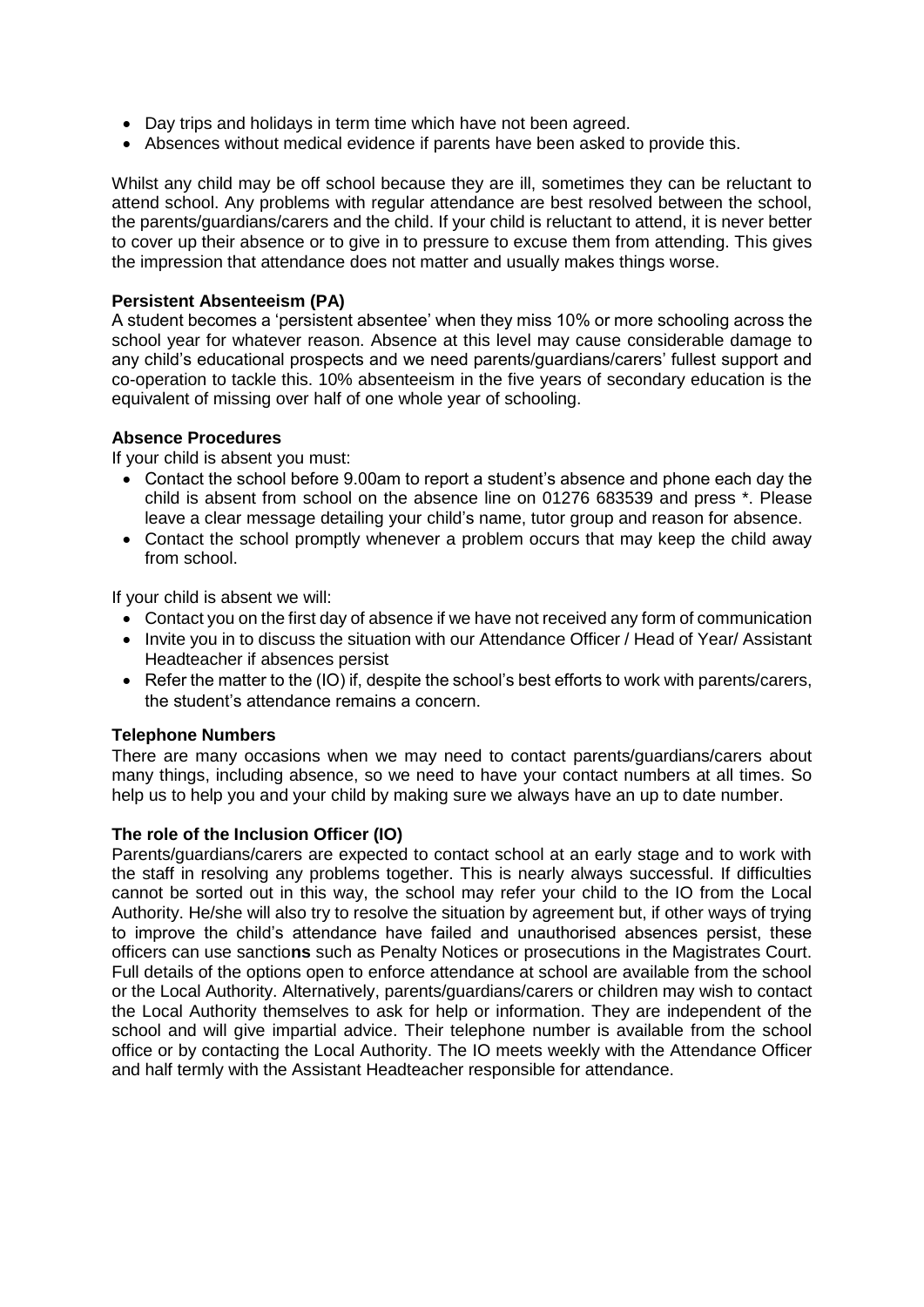## **Punctuality**

Poor punctuality is not acceptable. If a student misses the start of the day they can miss work. Late arriving students also disrupt lessons, can be embarrassing for the child and can also encourage absence.

### **How we manage lateness** *(see Appendix A)*

The school day starts at 8.40am and we expect students to be in class at that time. Registers are marked by 8.40am and students will receive a late mark if they are not in by that time. At 9.10am the register will be closed. In accordance with the Regulations, if a student arrives after that time they will receive a mark that shows them to be on site, but late after close of registration and this will be classified as an unauthorised absence unless reasons for absence are provided by the parent and school accept them as reasonable. If the absence is unauthorised this may result in a referral to the IO and legal sanctions if the problem persists.

If a student has a persistent late record you will be asked to meet with the Tutor and/or Attendance Officer to resolve the problem, but you can approach us at any time if you are having problems getting your child to school on time.

### **How we manage truancy** *(see Appendix B)*

It is important that students attend every lesson. If a student fails to turn up to lessons with no reason for their absence staff are expected to follow Appendix B to ensure we put in place appropriate actions to safeguard the young person. Students who truant lessons will receive a consequence as per the College's behaviour policy.

### **Holidays in term time**

Taking holidays in term time will affect a student's schooling as much as any other absence and we expect parents/guardians/carers to help us by not taking children away during term time. The school holiday dates are published a year in advance and we strongly advise that you book family holidays during the school holidays. Surrey Secondary Heads have agreed that requests for holiday absence will not be granted, except in exceptional circumstances at the discretion of the Headteacher. Fixed Penalty Notices may be issued when a student is taken out school for 5 days or more without approval from the Headteacher.

### **Leave of Absence**

On occasions, where it is felt to be impossible to avoid the need for absence during the school term, parents must request a Leave of Absence form from the Headteacher by completing an 'Application for leave of absence in exceptional circumstances' form. However, unless the reason is deemed as acceptable for very special circumstances, or the trip is an educational one, run by an official club or activity e.g. scout expeditions, golf tournaments etc. the absence will not be authorised. If students are taken out of school without the Headteacher's authorisation the absence will be marked as unauthorised and the matter referred to the Inclusion Officer who would investigate and consider overall attendance. This may result in prosecution or the issue of a penalty notice for pare**nt's** failure to ensure regular school attendance.

Absence during examination periods is subject to additional measures nationally. If a student is absent from an examination, a medical note from a medical professional is required confirming the inability to attend. If this is not supplied, parents/guardians/ carers will be billed for the cost of the examination(s) missed and risk a Fixed Penalty Notice being issued by the Local Authority.

### **Absence due to illness/appointments**

Students may have dental or medical appointments in school time. However, parents/ guardians/carers should try to make routine appointments during the school holidays or after school hours. If a student needs to leave the premises during school time parents must use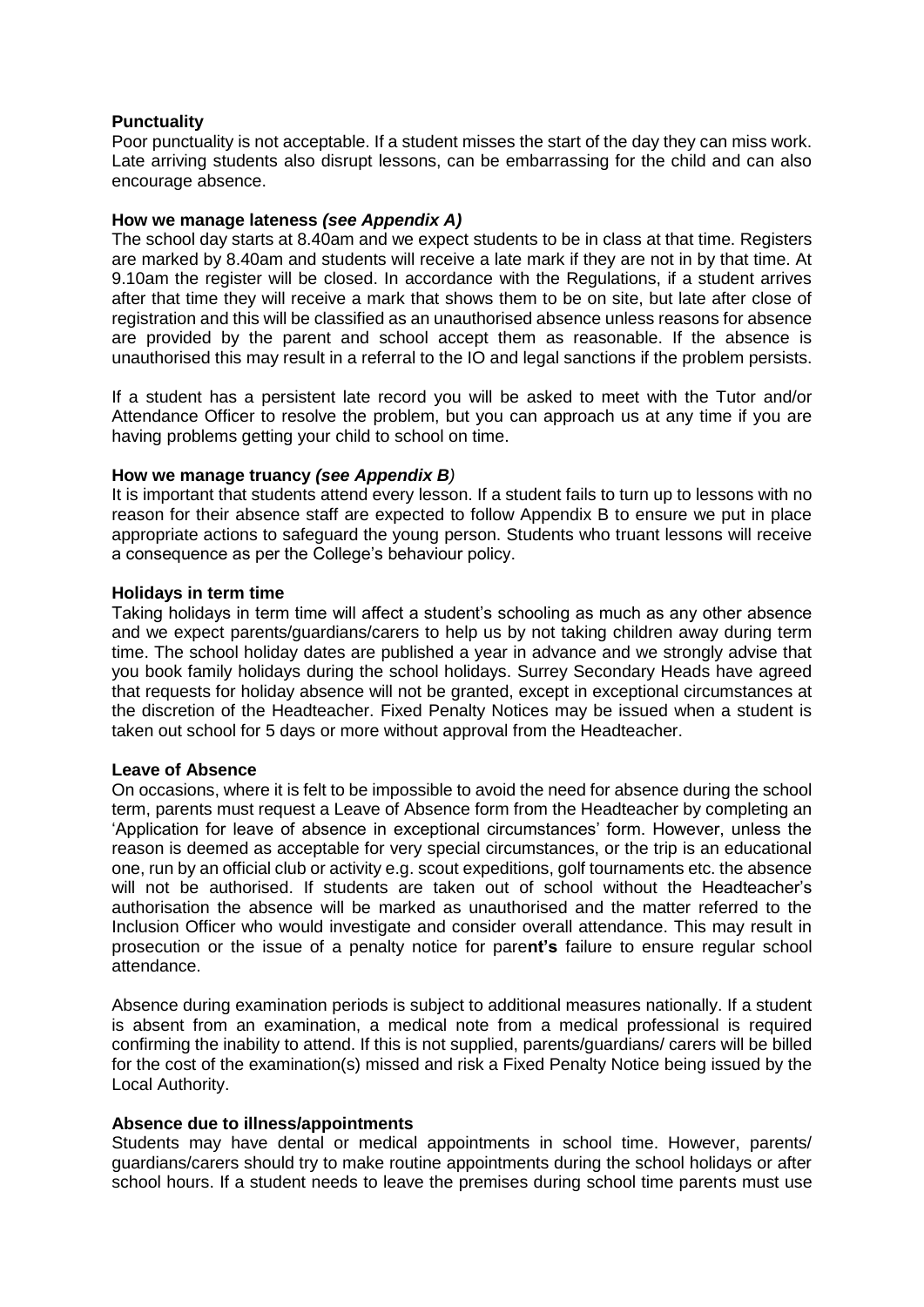the absence line to inform the Attendance Officer before the scheduled appointment giving details of the necessary signing out and in times. Students must sign out at Reception before leaving and sign in on their return. These are important procedures in helping to ensure the safety and welfare of all our students.

Where there is an excessive amount of absence due to sickness the school may request that medical evidence be provided and, if this is not provided, such absence will not be authorised and the school is likely to refer the matter to the IO to investigate further.

## **Penalty Notices**

The IO, acting on behalf of Surrey County Council, may issue a Fixed Penalty Notice as an alternative to the prosecution of a parent/carer for their child's unauthorised absence from school and requires the recipient to pay a fixed amount.

The amount payable on issue of a Fixed Penalty Notice is £60 if paid within 21 days of receipt of the notice, rising to £120 if paid after 21 days but within 28 days.

If the Fixed Penalty Notice is not paid within 28 days, the Local Authority must prosecute the parent/carer for failing to ensure regular school attendance under Section 444 Education Act 1996.

Circumstances when a Fixed Penalty Notice may be issued

- A Fixed Penalty Notice may be issued to parents/carers who are failing to secure their child's regular school attendance and are failing to engage with supportive measures to improve attendance proposed by the school or IO.
- Where a child is taken out of school for holiday during term time for 5 days or more\* without the authority of the Headteacher, each parent is liable to receive a Fixed Penalty Notice for each child. In these circumstances a warning will not be given where it can be shown that parents had previously been warned that such absences would not be authorised.
- Students identified by Police and IOs engaged on Truancy Patrols and who have incurred unauthorised absences.
- Late arrival after the close of registration on 5 occasions during a half term, where the student's attendance falls below 90%. The lateness will be recorded in accordance with the 'Registration and Lateness' section of this policy.
- Unauthorised absence 'O' code or 'U' code with at least 10 sessions could be liable for a penalty notice.
- \* *within a 3 month period, the days do not need to be consecutive*

With the exception of unauthorised holidays taken in term time, parents will be sent a formal warning of their liability to receive such a notice before it is issued.

### **Summary**

The school has a legal duty to publish its absence figures to parents/guardians/carers and to promote attendance. Equally, parents/guardians/carers have a duty to make sure that their children attend.

All school staff are committed to working with parents/guardians/carers and students as the best way to ensure as high a level of attendance as possible.

In order for the school's Attendance Policy to be successful, every member of staff must make attendance a high priority and convey this to the students at all times.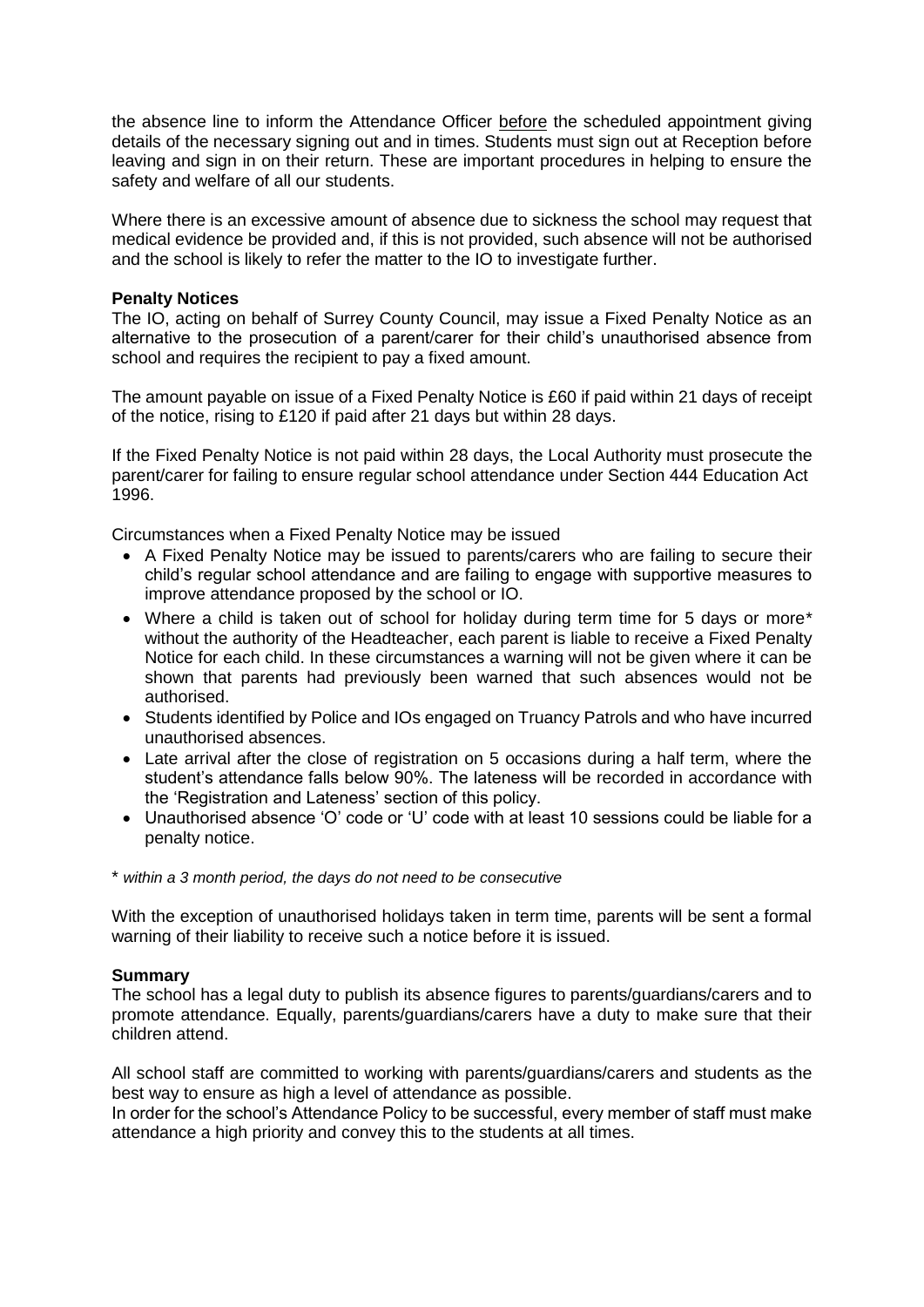Parents/guardians/carers need to support these views in the home to ensure that children are receiving corresponding messages about the value of education. In addition to this, the school has the following responsibilities:

## **Governors:**

- Adopt the whole school policy
- Review the whole schools attendance figures three times a year.

## **Headteacher/staff responsible for attendance**:

- Ensure that the registration procedures are carried out efficiently and that resources are provided.
- Maintain a scheme for contacting parents on the first day of absence.
- Ensure that key staff have time-tabled periods for liaison and follow-up work with the Inclusion Services (IS) and appropriate access to attendance data.
- Consult and liaise closely with the IS on a regular basis and take responsibility for ensuring appropriate students are identified and referred without delay.
- Work in close collaboration with the IS during their half termly register analysis.
- Monitor an attendance award scheme with assemblies, certificates and rewards.
- Ensure that attendance percentages/graphs are displayed around the school and to set whole school attendance targets.
- Monitor and evaluate attendance with the IS.

## **Head of Year**

- Oversee the registration process and ensure that registers are completed accurately and punctually.
- Celebrate good attendance at Assemblies, notice boards etc.
- Share with the Attendance Officer any Form Tutor concerns regarding the early identification of disaffection of a tutee.

## **Form Tutors to:**

- Complete registers accurately and punctually at tutor time.
- Liaise with the Attendance Officer to chase up any unexplained absence.
- Record all reasons for absences in the register with the correct code.

## **Teachers to:**

- Complete registers accurately and punctually every lesson.
- Follow Appendix B for students missing lessons.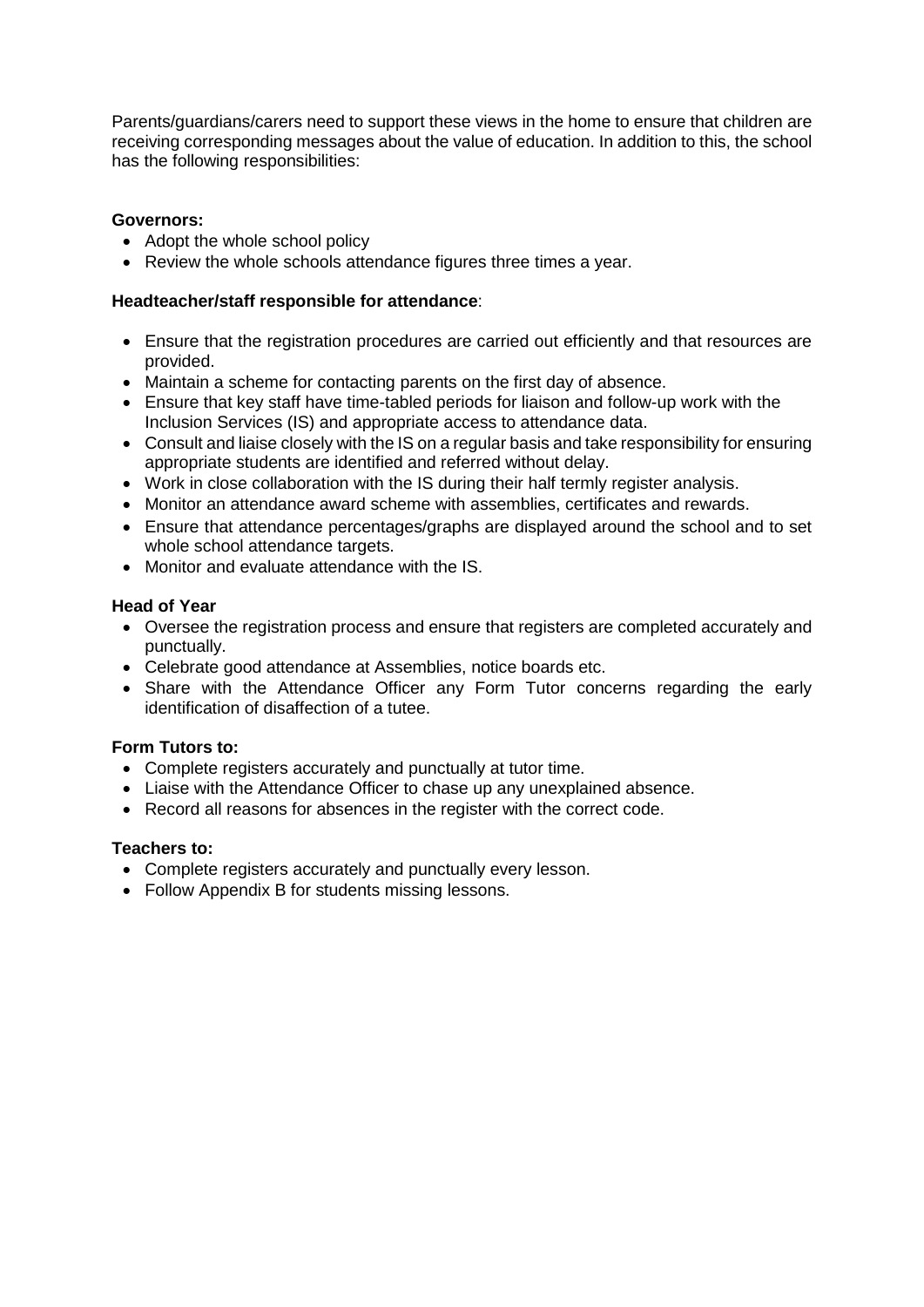## **LATES PROTOCOL**

Students who arrive late (before the register closes) should sign in at Student Reception. Student Reception will then mark them with an L code for AM Reg only and when the student arrives at the lesson, the class teacher should amend their register to show minutes late for that period- this will allow us to monitor whether students are going directly to their classes and should also highlight those students who are not signing in. Registers close at 09.10 and students signing in after this time will be marked with a U code and also annotated with minutes late, class teacher should also amend their marks and note time of arrival for these students.

Class teacher must notify the Attendance Officer immediately if any student fails to attend a lesson having previously been marked as present on that day. This missing student protocol will then be actioned. **(See Appendix B)**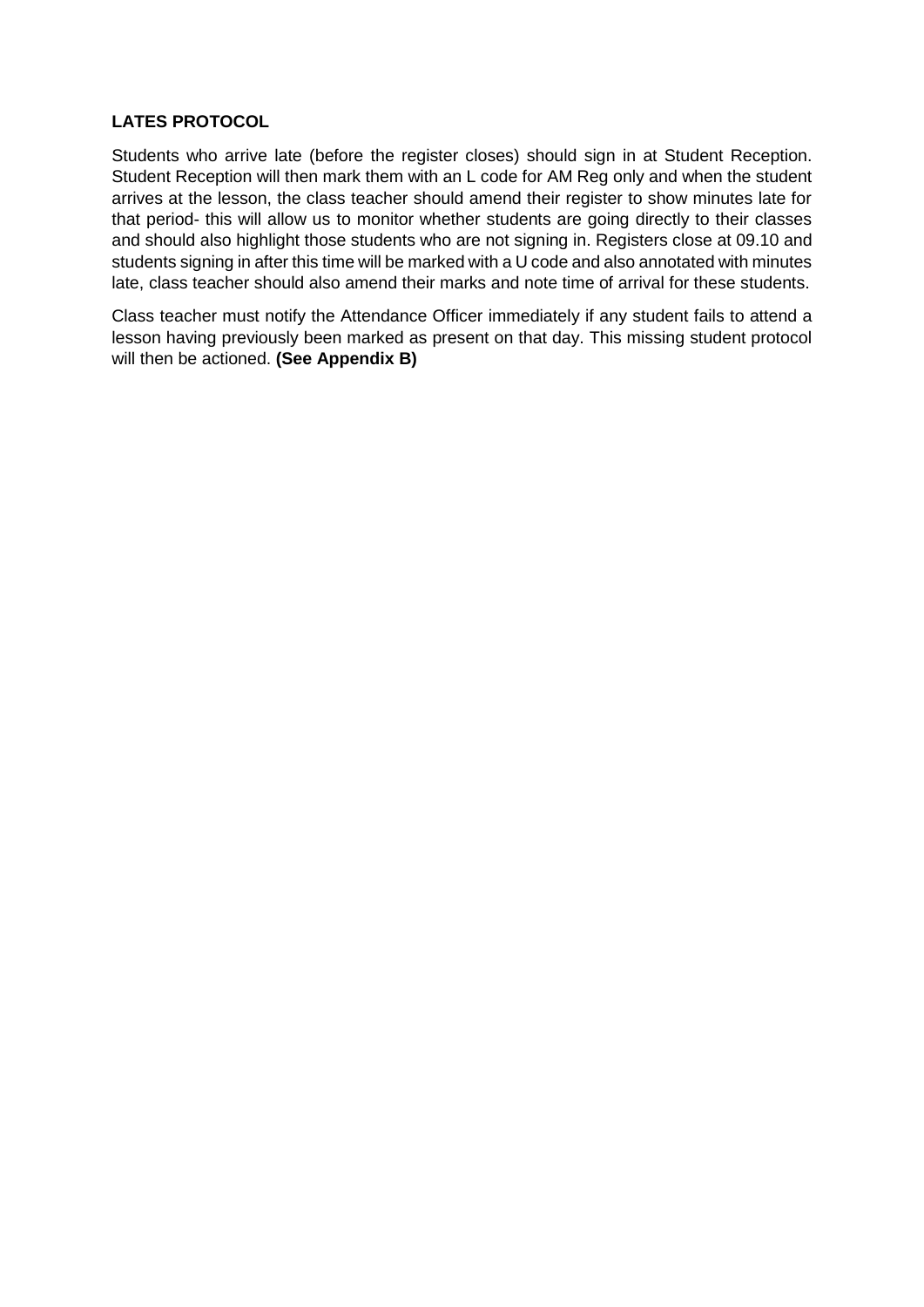# **Appendix A**

## **Persistent Lates**